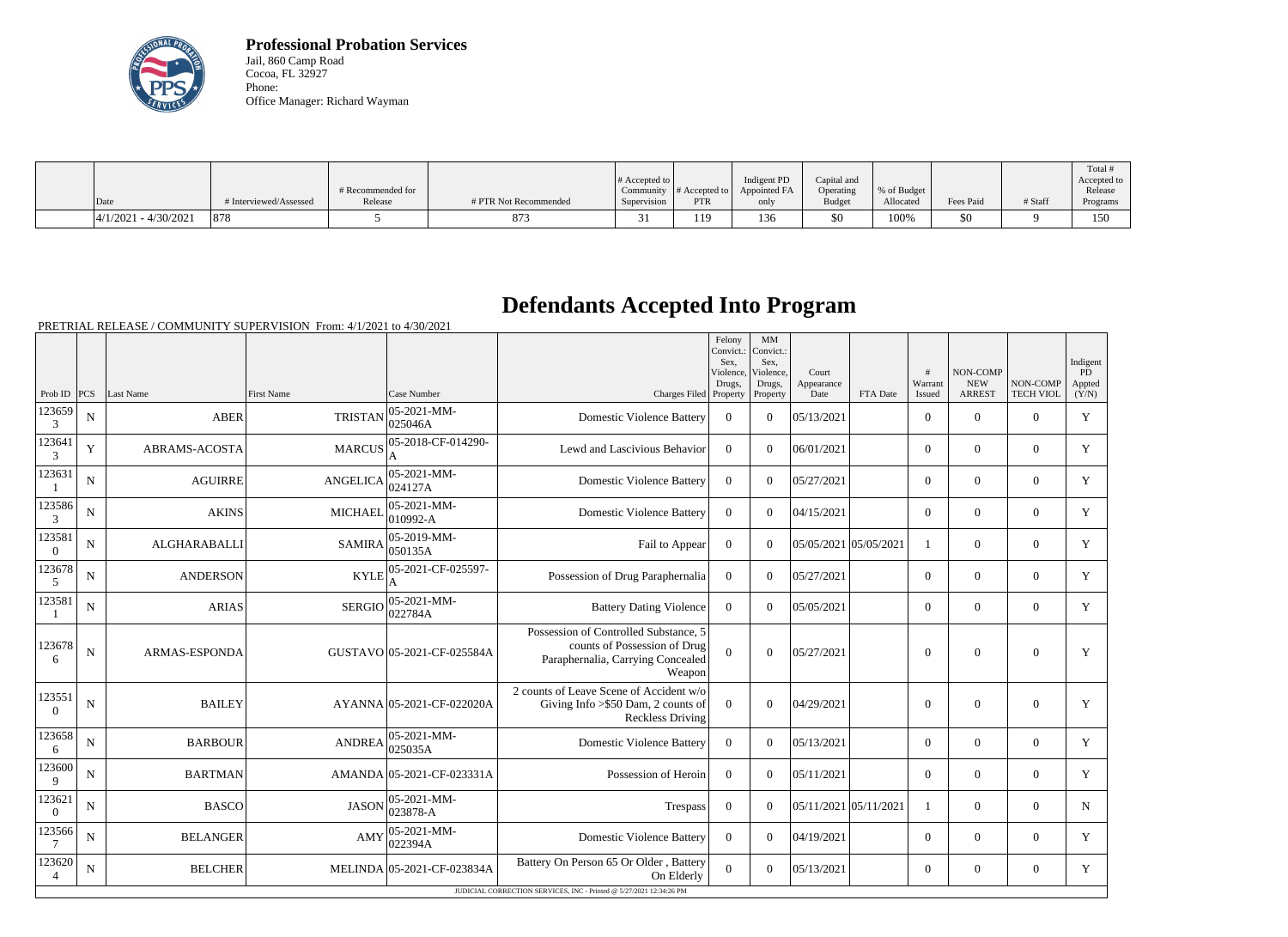|                          |             |                     |                    |                            |                                                                                                                                 | Felony<br>Convict.:<br>Sex. | MM<br>Convict.:<br>Sex,         |                             |          |                        |                                         |                              | Indigent               |
|--------------------------|-------------|---------------------|--------------------|----------------------------|---------------------------------------------------------------------------------------------------------------------------------|-----------------------------|---------------------------------|-----------------------------|----------|------------------------|-----------------------------------------|------------------------------|------------------------|
| Prob ID                  | PCS         | Last Name           | <b>First Name</b>  | Case Number                | Charges Filed Property                                                                                                          | Violence,<br>Drugs,         | Violence,<br>Drugs,<br>Property | Court<br>Appearance<br>Date | FTA Date | #<br>Warrant<br>Issued | NON-COMP<br><b>NEW</b><br><b>ARREST</b> | NON-COMP<br><b>TECH VIOL</b> | PD.<br>Appted<br>(Y/N) |
| 123593<br>$\Omega$       | ${\bf N}$   | <b>BENNETT</b>      | <b>MARIA</b>       | 05-2021-MM-<br>023128A     | <b>Domestic Violence Battery</b>                                                                                                | $\overline{0}$              | $\theta$                        | 04/26/2021                  |          | $\overline{0}$         | $\theta$                                | $\Omega$                     | Y                      |
| 123675<br>5              | ${\bf N}$   | <b>BIDDLE</b>       | <b>AUTUMN</b>      | 05-2021-CT-025593-         | <b>DUI</b>                                                                                                                      | $\overline{0}$              | $\theta$                        | 05/27/2021                  |          | $\overline{0}$         | $\overline{0}$                          | $\overline{0}$               | $\mathbf N$            |
| 123646<br>5              | $\mathbf Y$ | <b>BOWDEN</b>       |                    | BETHANY 05-2018-CF-046858A | FTA: VOP ARRAIGNMENT                                                                                                            | $\overline{0}$              | $\theta$                        | 05/17/2021                  |          | $\overline{0}$         | $\overline{0}$                          | $\theta$                     | Y                      |
| 123566<br>6              | ${\bf N}$   | <b>BROOKS</b>       | <b>IVERYTENNA</b>  | 05-2021-CF-022404-         | Possession of Cocaine                                                                                                           | $\Omega$                    | $\theta$                        | 05/04/2021                  |          | $\overline{0}$         | $\overline{0}$                          | $\Omega$                     | Y                      |
| 123678<br>$\Omega$       | ${\bf N}$   | <b>BROWN</b>        |                    | DARRIN 05-2020-CF-013787A  | Attempted Arson Of A Dwelling, ATT<br><b>MURDER</b>                                                                             | $\Omega$                    | $\theta$                        | 06/04/2021                  |          | $\overline{0}$         | $\theta$                                | $\Omega$                     | Y                      |
| 123604<br>8              | ${\bf N}$   | <b>BRUSHE</b>       |                    | AMANDA 05-2021-CF-023396A  | Domestic Violence Battery, Battery on<br>Law Officer or Firefighter, Resisting Arrest<br>With Violence, Disorderly Intoxication | $\theta$                    | $\theta$                        | 05/11/2021                  |          | $\overline{0}$         | $\overline{0}$                          | $\Omega$                     | Y                      |
| 123627<br>5              | ${\bf N}$   | <b>BURGOS</b>       | <b>ANTHONY</b>     | 05-2021-MM-<br>023974-A    | Possession of Drug Paraphernalia                                                                                                | $\overline{0}$              | $\theta$                        | 05/03/2021                  |          | $\overline{0}$         | $\overline{0}$                          | $\theta$                     | Y                      |
| 123593<br>6              | ${\bf N}$   | <b>BURROWS</b>      | <b>ALEXIS</b>      | 05-2021-MM-<br>023130A     | <b>Domestic Violence Battery</b>                                                                                                | $\Omega$                    | $\theta$                        | 05/05/2021                  |          | $\overline{0}$         | $\overline{0}$                          | $\overline{0}$               | Y                      |
| 123684                   | $\mathbf N$ | <b>CALEL-SONTAY</b> | <b>FEDERICO</b>    | 05-2021-MM-<br>025762A     | <b>Domestic Violence Battery</b>                                                                                                | $\overline{0}$              | $\theta$                        | 05/17/2021                  |          | $\overline{0}$         | $\overline{0}$                          | $\theta$                     | $\mathbf Y$            |
| 123674<br>$\Omega$       | ${\bf N}$   | CARROLL             | <b>SHELLY</b>      | 05-2021-MM-<br>025392A     | <b>Domestic Violence Battery</b>                                                                                                | $\Omega$                    | $\theta$                        | 05/17/2021                  |          | $\overline{0}$         | $\overline{0}$                          | $\Omega$                     | Y                      |
| 123610<br>5              | ${\bf N}$   | <b>CARUSO</b>       | <b>BILLY</b>       | 05-2021-MM-<br>015084-A    | Fail to Appear                                                                                                                  | $\overline{0}$              | $\theta$                        | 06/16/2021                  |          | $\overline{0}$         | $\overline{0}$                          | $\overline{0}$               | Y                      |
| 123647<br>2              | ${\bf N}$   | CASADO              | <b>CAITLIN</b>     | 05-2021-MM-<br>024553A     | <b>Domestic Violence Battery</b>                                                                                                | $\Omega$                    | $\theta$                        | 05/11/2021                  |          | $\overline{0}$         | $\overline{0}$                          | $\overline{0}$               | Y                      |
| 123571<br>6              | ${\bf N}$   | <b>CHOTT</b>        | <b>DANIELLE</b>    | 05-2021-MM-<br>022421A     | <b>Domestic Violence Battery</b>                                                                                                | $\overline{0}$              | $\theta$                        | 04/26/2021                  |          | $\overline{0}$         | $\overline{0}$                          | $\overline{0}$               | Y                      |
| 123665<br>5              | ${\bf N}$   | <b>COFELICE</b>     |                    | JOHN 05-2021-CT-025096A    | <b>DUI</b>                                                                                                                      | $\overline{0}$              | $\theta$                        | 05/17/2021                  |          | $\overline{0}$         | $\overline{0}$                          | $\overline{0}$               | Y                      |
| 123562<br>6              | $\mathbf Y$ | COLE                |                    | TIMOTHY 05-2021-CT-022359A | DUI, Open Container                                                                                                             | $\overline{0}$              | $\overline{0}$                  | 04/19/2021                  |          | $\boldsymbol{0}$       | $\overline{0}$                          | $\overline{0}$               | Y                      |
| 123576<br>$\Omega$       | ${\bf N}$   | <b>CORNELIO</b>     | <b>JOSEPH</b>      | 05-2021-CT-022625-         | <b>DUI</b>                                                                                                                      | $\overline{0}$              | $\overline{0}$                  | 05/03/2021                  |          | $\boldsymbol{0}$       | $\boldsymbol{0}$                        | $\overline{0}$               | N                      |
| 123585<br>9              | ${\bf N}$   | <b>CORTEZ</b>       | <b>ANGELINA</b>    | 05-2021-MM-<br>022968-A    | <b>Domestic Violence Battery</b>                                                                                                | $\overline{0}$              | $\overline{0}$                  | 05/05/2021                  |          | $\boldsymbol{0}$       | $\overline{0}$                          | $\overline{0}$               | Y                      |
| 123620<br>6              | ${\bf N}$   | DANNIC              | <b>PENNIE</b>      | 05-2021-MM-<br>023881-A    | <b>Domestic Violence Battery</b>                                                                                                | $\overline{0}$              | $\overline{0}$                  | 05/27/2021                  |          | $\boldsymbol{0}$       | $\boldsymbol{0}$                        | $\overline{0}$               | Y                      |
| 123647<br>4              | ${\bf N}$   | <b>DENTREMONT</b>   | <b>PAUL</b>        | 05-2021-MM-<br>024532A     | <b>Domestic Violence Battery</b>                                                                                                | $\overline{0}$              | $\theta$                        | 05/11/2021                  |          | $\boldsymbol{0}$       | $\overline{0}$                          | $\overline{0}$               | Y                      |
| 123670<br>2              | ${\bf N}$   | <b>DERICO</b>       |                    | MICHAEL 05-2021-CT-025251A | <b>DUI</b>                                                                                                                      | $\overline{0}$              | $\overline{0}$                  | 05/27/2021                  |          | $\boldsymbol{0}$       | $\boldsymbol{0}$                        | $\overline{0}$               | Y                      |
| 123611<br>$\overline{4}$ | ${\bf N}$   | <b>DIAZ</b>         | <b>FRANCISCO</b>   | 05-2021-MM-<br>023535-A    | <b>Domestic Violence Battery</b>                                                                                                | $\overline{0}$              | $\overline{0}$                  | 04/26/2021                  |          | $\boldsymbol{0}$       | $\boldsymbol{0}$                        | $\overline{0}$               | Y                      |
| 123586<br>6              | ${\bf N}$   | DRULARD             | <b>CHRISTOPHER</b> | 05-2021-MM-<br>022949A     | Retail Theft                                                                                                                    | $\overline{0}$              | $\overline{0}$                  | 05/05/2021                  |          | $\boldsymbol{0}$       | $\boldsymbol{0}$                        | $\boldsymbol{0}$             | Y                      |
|                          |             |                     |                    |                            | JUDICIAL CORRECTION SERVICES, INC - Printed @ 5/27/2021 12:34:26 PM                                                             |                             |                                 |                             |          |                        |                                         |                              |                        |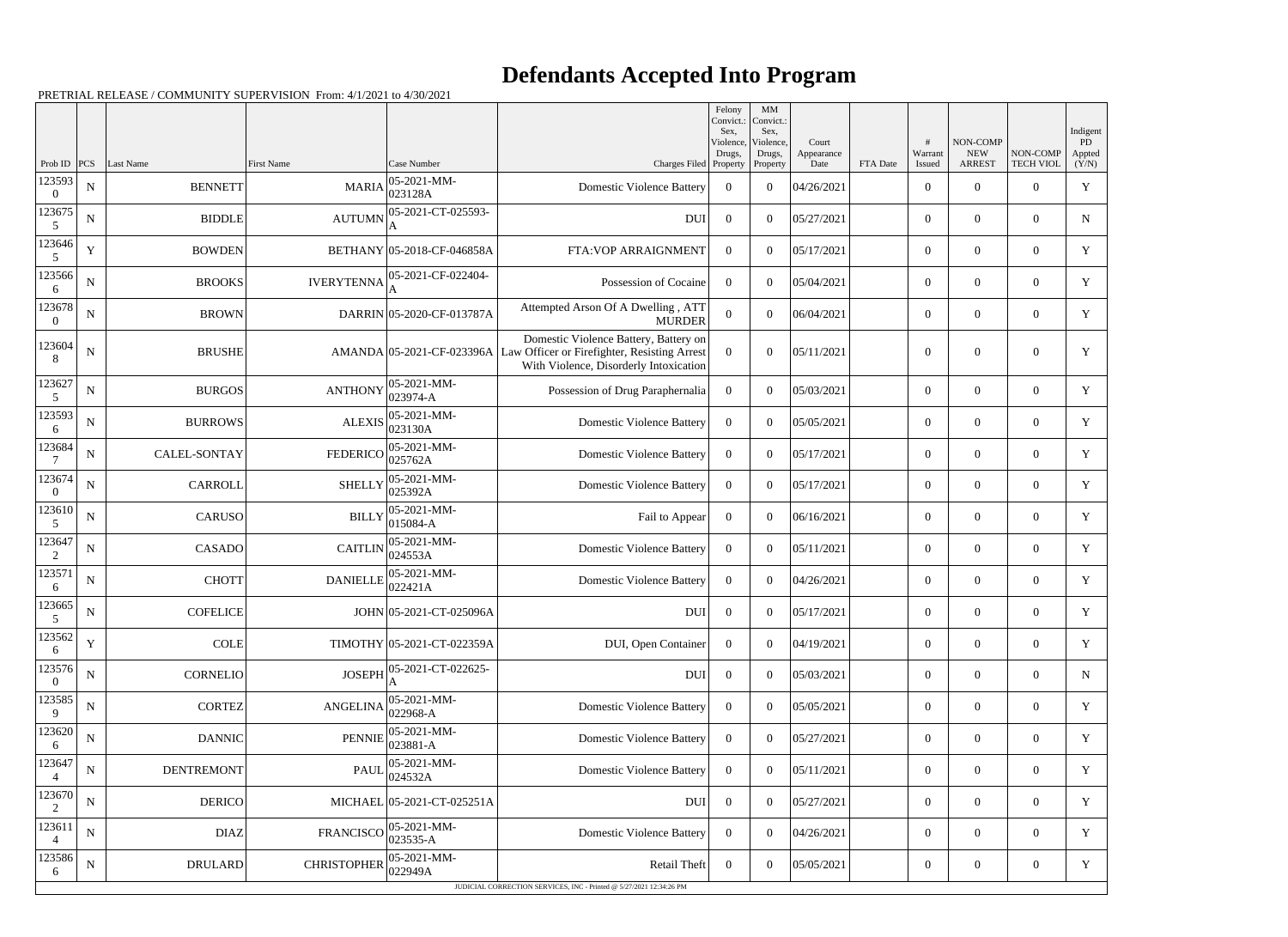|                          |             |                  |                   |                                                                          |                                                                                                                                                                             | Felony<br>Convict.:<br>Sex. | MM<br>Convict.:<br>Sex, |                     |          |                  |                        |                  | Indigent            |
|--------------------------|-------------|------------------|-------------------|--------------------------------------------------------------------------|-----------------------------------------------------------------------------------------------------------------------------------------------------------------------------|-----------------------------|-------------------------|---------------------|----------|------------------|------------------------|------------------|---------------------|
|                          |             |                  |                   |                                                                          |                                                                                                                                                                             | Violence,<br>Drugs,         | Violence,<br>Drugs,     | Court<br>Appearance |          | #<br>Warrant     | NON-COMP<br><b>NEW</b> | NON-COMP         | <b>PD</b><br>Appted |
| Prob ID<br>123674        | PCS         | Last Name        | <b>First Name</b> | Case Number<br>05-2020-CT-050857-                                        | Charges Filed Property                                                                                                                                                      |                             | Property                | Date                | FTA Date | Issued           | <b>ARREST</b>          | <b>TECH VIOL</b> | (Y/N)               |
| 4                        | ${\bf N}$   | <b>EATON</b>     | <b>LOGAN</b>      |                                                                          | <b>DUI</b>                                                                                                                                                                  | $\overline{0}$              | $\overline{0}$          | 05/25/2021          |          | $\overline{0}$   | $\theta$               | $\overline{0}$   | $\mathbf Y$         |
| 123572                   | ${\bf N}$   | EGAN             | <b>MICHAEL</b>    | 05-2021-MM-<br>022422A                                                   | <b>Domestic Violence Battery</b>                                                                                                                                            | $\Omega$                    | $\theta$                | 04/26/2021          |          | $\overline{0}$   | $\overline{0}$         | $\overline{0}$   | Y                   |
| 123627<br>2              | ${\bf N}$   | <b>ELWOOD</b>    | <b>JACOB</b>      | 05-2021-CT-023985-                                                       | <b>DUI</b>                                                                                                                                                                  | $\overline{0}$              | $\overline{0}$          | 05/03/2021          |          | $\overline{0}$   | $\overline{0}$         | $\overline{0}$   | Y                   |
| 123639<br>9              | $\mathbf Y$ | <b>FAIOLA</b>    | <b>PAUI</b>       | 05-2017-CF-039779-                                                       | Possession of Controlled Substance                                                                                                                                          | $\Omega$                    | $\theta$                | 05/14/2021          |          | $\overline{0}$   | $\overline{0}$         | $\overline{0}$   | Y                   |
| 123640<br>$\Omega$       | $\mathbf Y$ | <b>FAIOLA</b>    | <b>PAUL</b>       | 05-2018-CF-010711-                                                       | SHOOT THROW DEADLY MISLE OCC<br>UNOCC DWEL STRUCT VEH                                                                                                                       | $\theta$                    | $\theta$                | 05/14/2021          |          | $\overline{0}$   | $\theta$               | $\overline{0}$   | $\mathbf N$         |
| 123674<br>5              | ${\bf N}$   | <b>FISCHER</b>   |                   | GLEN 05-2021-CF-025386A                                                  | Possession of Drug Paraphernalia                                                                                                                                            | $\overline{0}$              | $\theta$                | 05/25/2021          |          | $\overline{0}$   | $\overline{0}$         | $\overline{0}$   | Y                   |
| 123658<br>5              | ${\bf N}$   | <b>FISHER</b>    |                   | NORRIS 05-2016-CF-014060A                                                | Carrying Concealed Firearm                                                                                                                                                  | $\overline{0}$              | $\overline{0}$          | 04/29/2021          |          | $\overline{0}$   | $\overline{0}$         | $\overline{0}$   | Y                   |
| 123620                   | ${\bf N}$   | <b>FLYNN</b>     | <b>DEBRA</b>      | 05-2021-MM-<br>023886A                                                   | <b>DUI</b>                                                                                                                                                                  | $\overline{0}$              | $\Omega$                | 05/05/2021          |          | $\overline{0}$   | $\overline{0}$         | $\overline{0}$   | Y                   |
| 123605<br>3              | $\mathbf N$ | <b>FOWLER</b>    |                   | XAVIER 05-2021-CF-023408A                                                | Possession of Cannabis More than 20<br>Grams, DUI                                                                                                                           | $\theta$                    | $\theta$                | 05/11/2021          |          | $\overline{0}$   | $\theta$               | $\overline{0}$   | Y                   |
| 123605                   | ${\bf N}$   | <b>FOX</b>       |                   | MICHAEL 05-2020-CT-035845A                                               | Fail to Appear                                                                                                                                                              | $\overline{0}$              | $\theta$                | 05/03/2021          |          | $\overline{0}$   | $\overline{0}$         | $\overline{0}$   | Y                   |
| 123605<br>$\overline{2}$ | ${\bf N}$   | <b>FOX</b>       |                   | MICHAEL 05-2021-CT-010182A                                               | Fail to Appear                                                                                                                                                              | $\overline{0}$              | $\overline{0}$          | 05/25/2021          |          | $\overline{0}$   | $\overline{0}$         | $\overline{0}$   | Y                   |
| 123685<br>3              | ${\bf N}$   | <b>GANNON</b>    | <b>LIAM</b>       | 05-2021-MM-<br>025765A                                                   | <b>Domestic Violence Battery</b>                                                                                                                                            | $\Omega$                    | $\Omega$                | 05/27/2021          |          | $\overline{0}$   | $\overline{0}$         | $\overline{0}$   | Y                   |
| 123611<br>5              | ${\bf N}$   | <b>GASIEWICZ</b> |                   | MARC 05-2021-CF-023448A                                                  | Possession of Heroin, Possession of Drug<br>Paraphernalia                                                                                                                   | $\theta$                    | $\theta$                | 05/11/2021          |          | $\overline{0}$   | $\theta$               | $\overline{0}$   | Y                   |
| 123612<br>$\theta$       | ${\bf N}$   | <b>GERARD</b>    |                   | JAMES 05-2021-CT-015007A                                                 | <b>DUI</b>                                                                                                                                                                  | $\theta$                    | $\theta$                | 05/25/2021          |          | $\overline{0}$   | $\overline{0}$         | $\overline{0}$   | Y                   |
| 123587<br>$\overline{2}$ | ${\bf N}$   | <b>GORDON</b>    |                   | JAMELL $\left  \frac{05 - 2021 - MM}{0.2221 - MM} \right $<br>$022931-A$ | Stalking                                                                                                                                                                    | $\overline{0}$              | $\boldsymbol{0}$        | 05/05/2021          |          | $\overline{0}$   | $\overline{0}$         | $\overline{0}$   | Y                   |
| 123670<br>6              | ${\bf N}$   | <b>GRAHAM</b>    |                   | JACK 05-2021-CF-025276A                                                  | Aggravated Assault With Deadly Weapon,<br>Cruelty to Animals, Discharging a Firearm<br>in Public, Discharge a Firearm while<br>Intoxicated, Use F/A Commission of<br>Felony | $\boldsymbol{0}$            | $\overline{0}$          | 05/25/2021          |          | $\overline{0}$   | $\theta$               | $\overline{0}$   | Y                   |
| 123679<br>5              | ${\bf N}$   | <b>GRANT</b>     | <b>AMANDA</b>     | 05-2021-CF-025586-                                                       | Petit Theft                                                                                                                                                                 | $\overline{0}$              | $\boldsymbol{0}$        | 05/27/2021          |          | $\mathbf{0}$     | $\overline{0}$         | $\overline{0}$   | Y                   |
| 123674<br>6              | ${\bf N}$   | <b>GRAY</b>      |                   | NICHOLAS 05-2021-CF-025409A                                              | Possession of Drug Paraphernalia                                                                                                                                            | $\overline{0}$              | $\boldsymbol{0}$        | 05/25/2021          |          | $\overline{0}$   | $\overline{0}$         | $\overline{0}$   | Y                   |
| 123631<br>$\theta$       | $\mathbf N$ | <b>GREEK</b>     |                   | JEFFREY 05-2021-CT-024144A                                               | <b>DUI</b>                                                                                                                                                                  | $\overline{0}$              | $\overline{0}$          | 05/03/2021          |          | $\overline{0}$   | $\overline{0}$         | $\overline{0}$   | Y                   |
| 123563<br>5              | $\mathbf Y$ | <b>HALE</b>      |                   | $IAN$ 05-2021-CF-022350A                                                 | Retail Petit Theft Fr Merchant 3rd or Sub<br>Off, Traffic Stolen Property, False<br>Verification Ownership to Pawnbroker                                                    | $\overline{0}$              | $\overline{0}$          | 04/29/2021          |          | $\boldsymbol{0}$ | $\overline{0}$         | $\overline{0}$   | Y                   |
| 123563                   | $\mathbf Y$ | <b>HALE</b>      |                   | $IAN$ 05-2021-CF-022345A                                                 | Felony Petit Theft 2 or More Priors, False<br>Verification Ownership to Pawnbroker,<br><b>Traffic Stolen Property</b>                                                       | $\overline{0}$              | $\boldsymbol{0}$        | 04/29/2021          |          | $\boldsymbol{0}$ | $\overline{0}$         | $\overline{0}$   | Y                   |
|                          |             |                  |                   |                                                                          | JUDICIAL CORRECTION SERVICES, INC - Printed @ 5/27/2021 12:34:26 PM                                                                                                         |                             |                         |                     |          |                  |                        |                  |                     |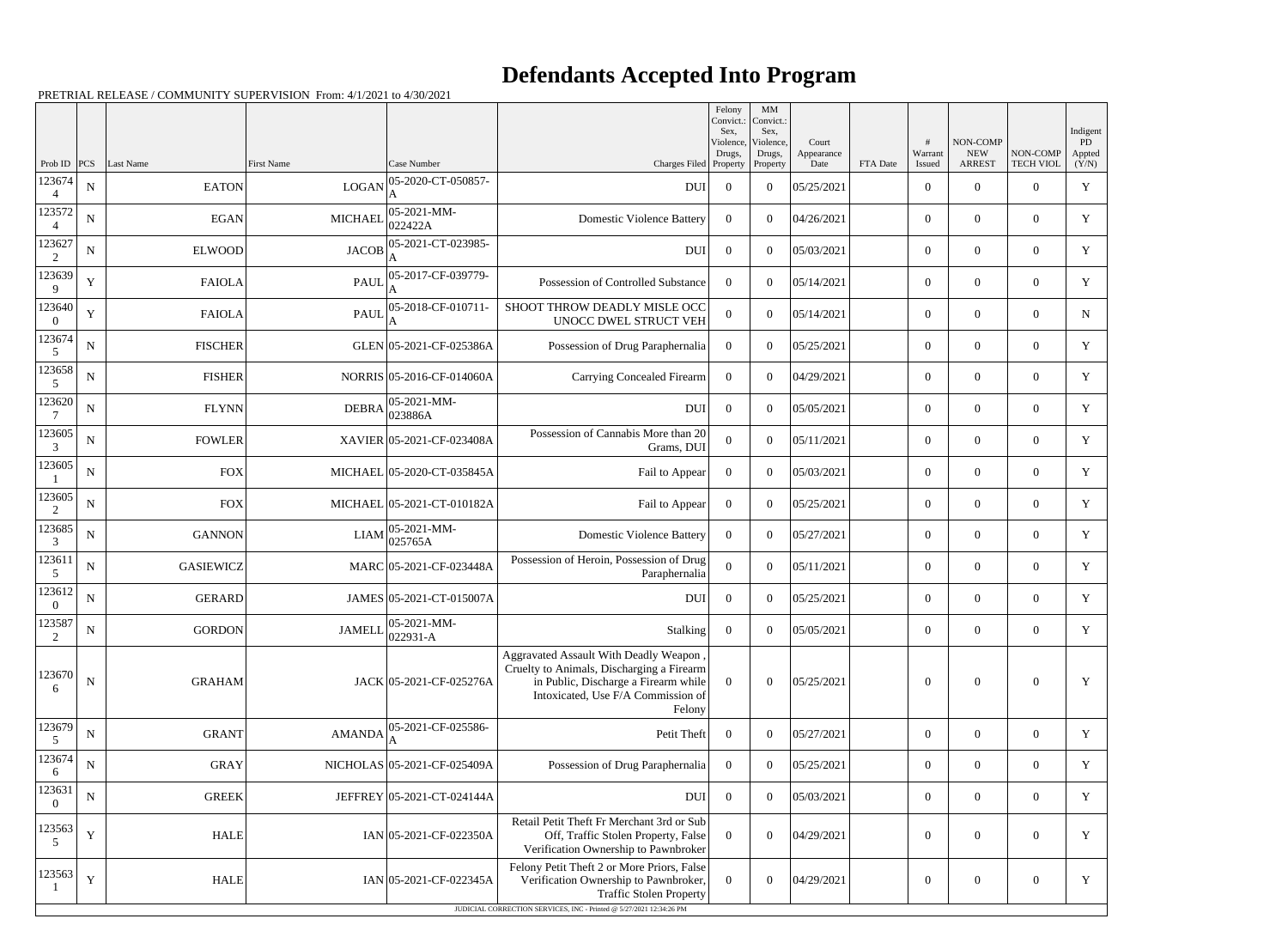|                        |             |                  |                   |                               |                                                                                                                                                                                                                                                                                                   | Felony<br>Convict.:<br>Sex. | $\mbox{MM}$<br>Convict.<br>Sex, |                             |          |                   |                                         |                              | Indigent              |
|------------------------|-------------|------------------|-------------------|-------------------------------|---------------------------------------------------------------------------------------------------------------------------------------------------------------------------------------------------------------------------------------------------------------------------------------------------|-----------------------------|---------------------------------|-----------------------------|----------|-------------------|-----------------------------------------|------------------------------|-----------------------|
| Prob ID                | PCS         | Last Name        | <b>First Name</b> | Case Number                   | Charges Filed Property                                                                                                                                                                                                                                                                            | Violence,<br>Drugs,         | Violence,<br>Drugs,<br>Property | Court<br>Appearance<br>Date | FTA Date | Warrant<br>Issued | NON-COMP<br><b>NEW</b><br><b>ARREST</b> | NON-COMP<br><b>TECH VIOL</b> | PD<br>Appted<br>(Y/N) |
| 123563<br>2            | $\mathbf Y$ | <b>HALE</b>      |                   | $IAN$ 05-2021-CF-022347A      | Felony Petit Theft 2 or More Priors, False<br>Verification Ownership to Pawnbroker,<br><b>Traffic Stolen Property</b>                                                                                                                                                                             | $\overline{0}$              | $\overline{0}$                  | 04/29/2021                  |          | $\boldsymbol{0}$  | $\mathbf{0}$                            | $\overline{0}$               | $\mathbf Y$           |
| 123563<br>3            | Y           | <b>HALE</b>      |                   | $IAN$ 05-2021-CF-022349A      | Felony Petit Theft 2 or More Priors, False<br>Verification Ownership to Pawnbroker,<br><b>Traffic Stolen Property</b>                                                                                                                                                                             | $\Omega$                    | $\overline{0}$                  | 04/29/2021                  |          | $\mathbf{0}$      | $\mathbf{0}$                            | $\overline{0}$               | Y                     |
| 123563                 | $\mathbf Y$ | <b>HALE</b>      |                   | $IAN$ 05-2021-CF-022346A      | Felony Petit Theft 2 or More Priors, False<br>Verification Ownership to Pawnbroker,<br><b>Traffic Stolen Property</b>                                                                                                                                                                             | $\theta$                    | $\theta$                        | 04/29/2021                  |          | $\mathbf{0}$      | $\overline{0}$                          | $\overline{0}$               | Y                     |
| 123563<br>6            | Y           | <b>HALE</b>      |                   | $IAN$ 05-2021-CF-022348A      | False Verification Ownership to<br>Pawnbroker, Traffic Stolen Property,<br>Felony Petit Theft 2 or More Priors                                                                                                                                                                                    | $\Omega$                    | $\theta$                        | 04/29/2021                  |          | $\overline{0}$    | $\mathbf{0}$                            | $\overline{0}$               | Y                     |
| 123591<br>5            | ${\bf N}$   | <b>HAMILITON</b> |                   | LATWANDA 05-2020-CT-024544A   | DUI                                                                                                                                                                                                                                                                                               | $\overline{0}$              | $\theta$                        | 04/27/2021                  |          | $\overline{0}$    | $\overline{0}$                          | $\overline{0}$               | $\mathbf N$           |
| 123616<br>2            | Y           | <b>HARDISON</b>  |                   | LASHAWNDRA 05-2021-CF-011860A | Possession of Cocaine, Fail to Redelvr<br>Hired Leased Property \$300 or more, Poss<br>of Drug Paraphernalia (2cts)                                                                                                                                                                               | $\overline{0}$              | $\theta$                        | 04/20/2021                  |          | $\overline{0}$    | $\overline{0}$                          | $\theta$                     | Y                     |
| 123616<br>3            | Y           | <b>HARDISON</b>  |                   | LASHAWNDRA 05-2020-CF-026462A | VOP: Poss Drug Paraphernalia                                                                                                                                                                                                                                                                      | $\overline{0}$              | $\theta$                        | 04/22/2021                  |          | $\overline{0}$    | $\overline{0}$                          | $\overline{0}$               | Y                     |
| 123587<br>8            | Y           | <b>HARRIS</b>    | <b>KEVIN</b>      | 05-2020-CF-051667-            | <b>Battery</b>                                                                                                                                                                                                                                                                                    | $\overline{0}$              | $\theta$                        | 04/28/2021                  |          | $\overline{0}$    | $\overline{0}$                          | $\theta$                     | Y                     |
| 123661<br>8            | $\mathbf Y$ | HUFF             | <b>DONALD</b>     | 05-2021-MM-<br>025076A        | <b>Domestic Violence Battery</b>                                                                                                                                                                                                                                                                  | $\theta$                    | $\theta$                        | 05/27/2021                  |          | $\overline{0}$    | $\overline{0}$                          | $\overline{0}$               | Y                     |
| 123561<br>9            | Y           | <b>HUNSCHE</b>   |                   | TYLA 05-2021-CT-022356A       | <b>DUI</b>                                                                                                                                                                                                                                                                                        | $\overline{0}$              | $\Omega$                        | 04/19/2021                  |          | $\overline{0}$    | $\overline{0}$                          | $\theta$                     | Y                     |
| 123669<br>8            | N           | <b>HUX</b>       | <b>CRYSTAL</b>    | 05-2021-MM-<br>025255A        | Resisting Officer without Violence, Fraud<br>Impersonation - False ID given to LEO                                                                                                                                                                                                                | $\overline{0}$              | $\theta$                        | 05/19/2021                  |          | $\overline{0}$    | $\overline{0}$                          | $\overline{0}$               | Y                     |
| 123650<br>6            | Y           | <b>JACKSON</b>   | <b>PATRICE</b>    | 05-2021-CF-015143-            | Petit Theft                                                                                                                                                                                                                                                                                       | $\overline{0}$              | $\theta$                        | 06/01/2021                  |          | $\overline{0}$    | $\overline{0}$                          | $\theta$                     | N                     |
| 123586<br>8            | ${\bf N}$   | <b>JEFFERSON</b> | <b>SHAVERIZ</b>   | 05-2021-CF-022943-            | Possession of Controlled Substance                                                                                                                                                                                                                                                                | $\overline{0}$              | $\overline{0}$                  | 05/06/2021                  |          | $\overline{0}$    | $\overline{0}$                          | $\boldsymbol{0}$             | Y                     |
| 123655<br>2            | $\mathbf N$ | <b>JOHANSON</b>  | <b>ARIEL</b>      | 05-2021-MM-<br>024903A        | <b>Domestic Violence Battery</b>                                                                                                                                                                                                                                                                  | $\overline{0}$              | $\overline{0}$                  | 05/11/2021                  |          | $\boldsymbol{0}$  | $\overline{0}$                          | $\Omega$                     | Y                     |
| 123610<br>$\mathbf{Q}$ | $\mathbf N$ | <b>JOHNSON</b>   |                   | FRANTZ 05-2021-CF-023484A     | Agg Fleeing and Eluding, DUI with<br>Property Damage, DUI, Resisting Officer<br>without Violence, Driving While License<br>Suspended Revoked Cancel w/Knowledge,<br>Leaving the Scene of an Accident with<br>Prop Damage, 4 CTS Fail to Sign Citation                                             | $\Omega$                    | $\overline{0}$                  | 05/11/2021                  |          | $\boldsymbol{0}$  | $\overline{0}$                          | $\overline{0}$               | Y                     |
| 123600                 | ${\bf N}$   | <b>JOHNSON</b>   | <b>HEATHER</b>    | 05-2021-MM-<br>023353A        | <b>Domestic Violence Battery</b>                                                                                                                                                                                                                                                                  | $\overline{0}$              | $\overline{0}$                  | 04/26/2021                  |          | $\overline{0}$    | $\overline{0}$                          | $\overline{0}$               | Y                     |
| 123673<br>8            | ${\bf N}$   | <b>JONES</b>     |                   | DYLAN 05-2021-CF-025397A      | Burglary Of A Conveyance W Assulat Or<br>Battery, Aggravated Assualt, Criminal<br>Mischief with Damage, Resisting Officer<br>without Violence, Battery on Law Officer<br>or Firefighter, Resisting Arrest With<br>Violence<br>JUDICIAL CORRECTION SERVICES, INC - Printed @ 5/27/2021 12:34:26 PM | $\Omega$                    | $\overline{0}$                  | 05/25/2021                  |          | $\overline{0}$    | $\overline{0}$                          | $\theta$                     | N                     |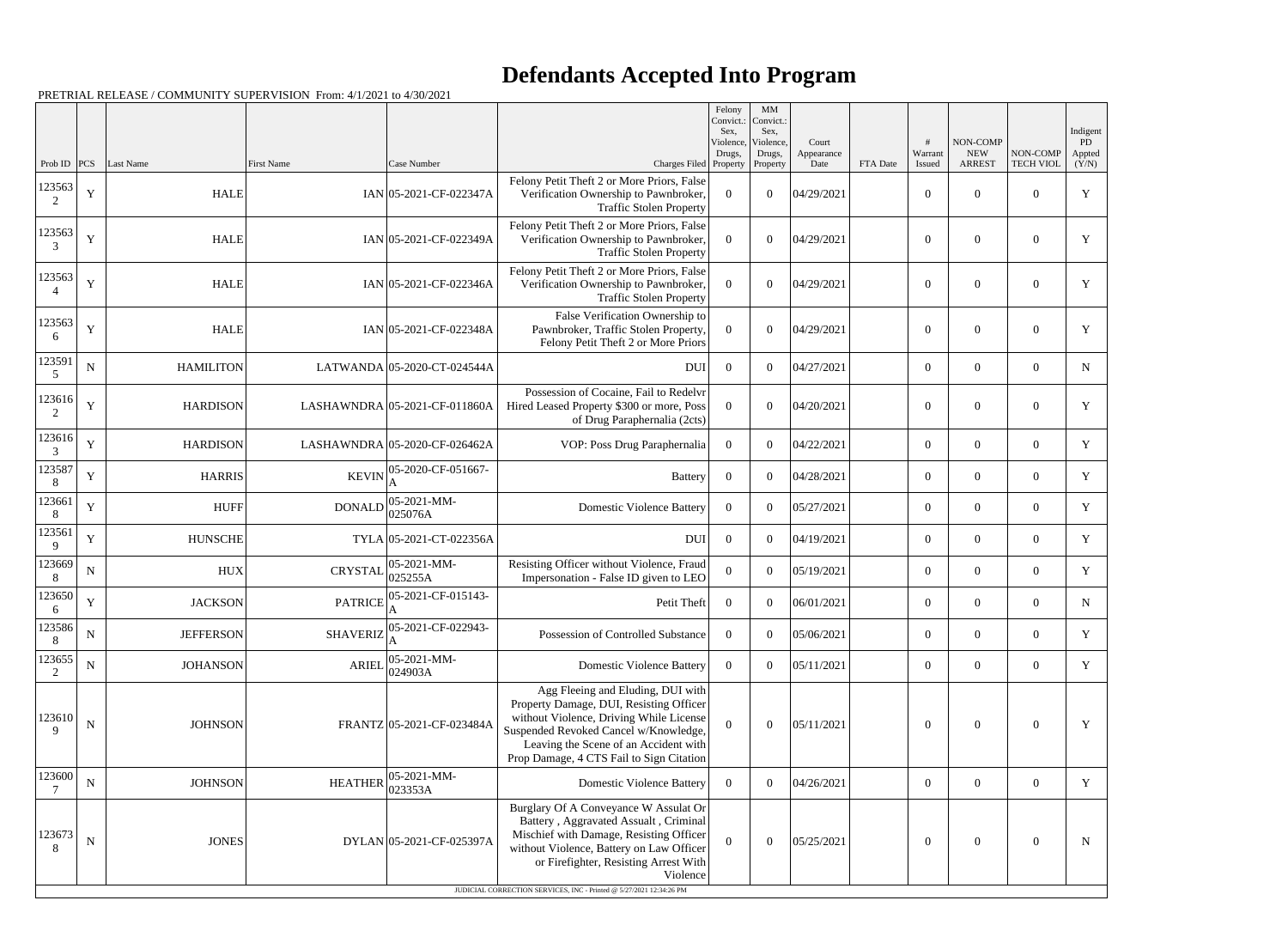|                          |             |                         |                 |                             |                                                                                 | Felony<br>Convict.:<br>Sex. | MM<br>Convict.:<br>Sex,         |                             |          |                   |                                         |                              | Indigent              |
|--------------------------|-------------|-------------------------|-----------------|-----------------------------|---------------------------------------------------------------------------------|-----------------------------|---------------------------------|-----------------------------|----------|-------------------|-----------------------------------------|------------------------------|-----------------------|
| Prob ID $ PCS $          |             | Last Name               | First Name      | Case Number                 | Charges Filed Property                                                          | Violence,<br>Drugs,         | Violence,<br>Drugs,<br>Property | Court<br>Appearance<br>Date | FTA Date | Warrant<br>Issued | NON-COMP<br><b>NEW</b><br><b>ARREST</b> | NON-COMP<br><b>TECH VIOL</b> | PD<br>Appted<br>(Y/N) |
| 123636<br>$\overline{4}$ | ${\bf N}$   | <b>JONES</b>            | <b>MATTHEW</b>  | 05-2021-MM-<br>024182A      | Domestic Violence Battery, Poss More<br>Than One DL                             | $\overline{0}$              | $\overline{0}$                  | 05/19/2021                  |          | $\overline{0}$    | $\overline{0}$                          | $\overline{0}$               | $\mathbf Y$           |
| 123615<br>6              | ${\bf N}$   | <b>KIRK</b>             | <b>SHARON</b>   | 05-2021-MM-<br>023697A      | <b>Domestic Violence Battery</b>                                                | $\overline{0}$              | $\overline{0}$                  | 05/11/2021                  |          | $\overline{0}$    | $\overline{0}$                          | $\overline{0}$               | Y                     |
| 123571<br>-7             | ${\bf N}$   | <b>KOCSIS</b>           | <b>KRISTEN</b>  | 05-2021-MM-<br>022418A      | <b>Domestic Violence Battery</b>                                                | $\overline{0}$              | $\overline{0}$                  | 04/26/2021                  |          | $\overline{0}$    | $\overline{0}$                          | $\overline{0}$               | Y                     |
| 123593                   | ${\bf N}$   | <b>KOFFMAN</b>          | <b>LEAH</b>     | 05-2021-MM-<br>023131A      | <b>Domestic Violence Battery</b>                                                | $\overline{0}$              | $\overline{0}$                  | 05/27/2021                  |          | $\overline{0}$    | $\overline{0}$                          | $\overline{0}$               | Y                     |
| 123651<br>7              | ${\bf N}$   | <b>LABIANCO</b>         | <b>FRANK</b>    | 05-2021-CF-019611-          | Aggravated Battery Dv W/deadly Weapon                                           | $\overline{0}$              | $\overline{0}$                  | 06/04/2021                  |          | $\overline{0}$    | $\overline{0}$                          | $\overline{0}$               | $\mathbf N$           |
| 123611<br>6              | ${\bf N}$   | <b>LASPADA</b>          |                 | DAVID 05-2021-CF-022171A    | <b>GRAND THEFT CONTROLLED</b><br><b>SUBSTANCE</b>                               | $\overline{0}$              | $\overline{0}$                  | 05/11/2021                  |          | $\overline{0}$    | $\overline{0}$                          | $\overline{0}$               | Y                     |
| 123571<br>9              | ${\bf N}$   | <b>LEE</b>              | <b>MICHAEL</b>  | 05-2021-MM-<br>022423A      | <b>Domestic Violence Battery</b>                                                | $\overline{0}$              | $\overline{0}$                  | 04/26/2021                  |          | $\overline{0}$    | $\overline{0}$                          | $\overline{0}$               | $\mathbf Y$           |
| 123549<br>$\Omega$       | $\mathbf Y$ | <b>LENNEAR</b>          | <b>NICO</b>     | 05-2020-CF-031149-          | Fail to Appear                                                                  | $\overline{0}$              | $\overline{0}$                  | 05/14/2021                  |          | $\overline{0}$    | $\overline{0}$                          | $\overline{0}$               | Y                     |
| 123562<br>3              | $\mathbf Y$ | <b>LEWIS</b>            |                 | RICHARD 05-2021-CF-020274A  | Career Offender Fail to Register or Provide<br>Info                             | $\boldsymbol{0}$            | $\boldsymbol{0}$                | 04/29/2021                  |          | $\overline{0}$    | $\overline{0}$                          | $\overline{0}$               | Y                     |
| 123655<br>$\Omega$       | $\mathbf Y$ | <b>LORENZO GONZALEZ</b> |                 | FREDY 05-2021-CF-023120A    | 2 counts of LEWD OR LASC<br>MOLESTATION VICT 12 TO 16<br><b>OFFENDER</b>        | $\overline{0}$              | $\overline{0}$                  | 05/23/2021                  |          | $\overline{0}$    | $\theta$                                | $\overline{0}$               | $\mathbf N$           |
| 123566<br>8              | $\mathbf Y$ | <b>LYNCH</b>            |                 | SARAH 05-2021-CF-022388A    | Aggravated Battery Dv W/deadly Weapon                                           | $\overline{0}$              | $\overline{0}$                  | 05/04/2021                  |          | $\overline{0}$    | $\overline{0}$                          | $\overline{0}$               | $\mathbf Y$           |
| 123628<br>$\Omega$       | ${\bf N}$   | <b>MANCHESTER</b>       |                 | MICHAEL 05-2021-CT-024001A  | DUI, DUI with Bodily Injury, Refusal to<br>submit to breath test                | $\mathbf{0}$                | $\overline{0}$                  | 05/06/2021                  |          | $\overline{0}$    | $\overline{0}$                          | $\overline{0}$               | Y                     |
| 123567<br>3              | $\mathbf Y$ | <b>MANNING</b>          |                 | JENNIFER 05-2021-CF-022389A | Battery on Law Officer or Firefighter,<br><b>Resisting Arrest With Violence</b> | $\boldsymbol{0}$            | $\boldsymbol{0}$                | 05/04/2021                  |          | $\overline{0}$    | $\overline{0}$                          | $\overline{0}$               | Y                     |
| 123628                   | $\mathbf N$ | <b>MANUEL</b>           | <b>JESSICA</b>  | 05-2021-MM-<br>024002-A     | <b>Domestic Violence Battery</b>                                                | $\overline{0}$              | $\overline{0}$                  | 05/03/2021                  |          | $\overline{0}$    | $\overline{0}$                          | $\overline{0}$               | Y                     |
| 123586<br>$\overline{0}$ | ${\bf N}$   | <b>MARTIN</b>           | <b>DANIELLE</b> | 05-2021-MM-<br>022977A      | Domestic Violence Battery, Trespass                                             | $\overline{0}$              | $\overline{0}$                  | 04/26/2021                  |          | $\boldsymbol{0}$  | $\overline{0}$                          | $\overline{0}$               | Y                     |
| 123674<br>2              | $\mathbf N$ | <b>MCANAW</b>           |                 | JAMES 05-2021-CT-025388A    | DUI                                                                             | $\overline{0}$              | $\boldsymbol{0}$                | 05/18/2021                  |          | $\overline{0}$    | $\overline{0}$                          | $\overline{0}$               | Y                     |
| 123674<br>9              | ${\bf N}$   | <b>MCCARTHY</b>         |                 | KYLE 05-2021-CF-025402A     | <b>3 CTS POSS PARAPHERNALIA</b>                                                 | $\overline{0}$              | $\boldsymbol{0}$                | 05/25/2021                  |          | $\overline{0}$    | $\overline{0}$                          | $\overline{0}$               | Y                     |
| 123628<br>2              | ${\bf N}$   | <b>MCCOLLUM</b>         | <b>SASHA</b>    | 05-2021-MM-<br>023945-A     | <b>Domestic Violence Battery</b>                                                | $\overline{0}$              | $\overline{0}$                  | 05/03/2021                  |          | $\overline{0}$    | $\overline{0}$                          | $\overline{0}$               | Y                     |
| 123666<br>$\overline{0}$ | ${\bf N}$   | MENTADO-PAREDES         | <b>MABIEI</b>   | 05-2021-CT-025115-          | DUI                                                                             | $\overline{0}$              | $\overline{0}$                  | 05/25/2021                  |          | $\overline{0}$    | $\overline{0}$                          | $\overline{0}$               | Y                     |
| 123665                   | ${\bf N}$   | <b>MERRIWEATHER</b>     |                 | LAVARUS 05-2021-CT-025102A  | DUI, Driving While License Suspended<br>Revoked Cancel w/Knowledge              | $\theta$                    | $\boldsymbol{0}$                | 05/17/2021                  |          | $\overline{0}$    | $\overline{0}$                          | $\overline{0}$               | Y                     |
| 123572<br>5              | ${\bf N}$   | <b>MIDDLETON</b>        | <b>JAMES</b>    | 05-2021-MM-<br>022420A      | <b>Domestic Violence Battery</b>                                                | $\overline{0}$              | $\boldsymbol{0}$                | 04/26/2021                  |          | $\overline{0}$    | $\overline{0}$                          | $\overline{0}$               | Y                     |
| 123665                   | ${\bf N}$   | <b>MILLER</b>           |                 | BRETT 05-2021-CF-025110A    | 2 counts of Poss Drug w/o Valid RX,<br>Possession of Drug Paraphernalia         | $\overline{0}$              | $\mathbf{0}$                    | 05/25/2021                  |          | $\boldsymbol{0}$  | $\mathbf{0}$                            | $\boldsymbol{0}$             | Y                     |
|                          |             |                         |                 |                             | JUDICIAL CORRECTION SERVICES, INC - Printed @ 5/27/2021 12:34:26 PM             |                             |                                 |                             |          |                   |                                         |                              |                       |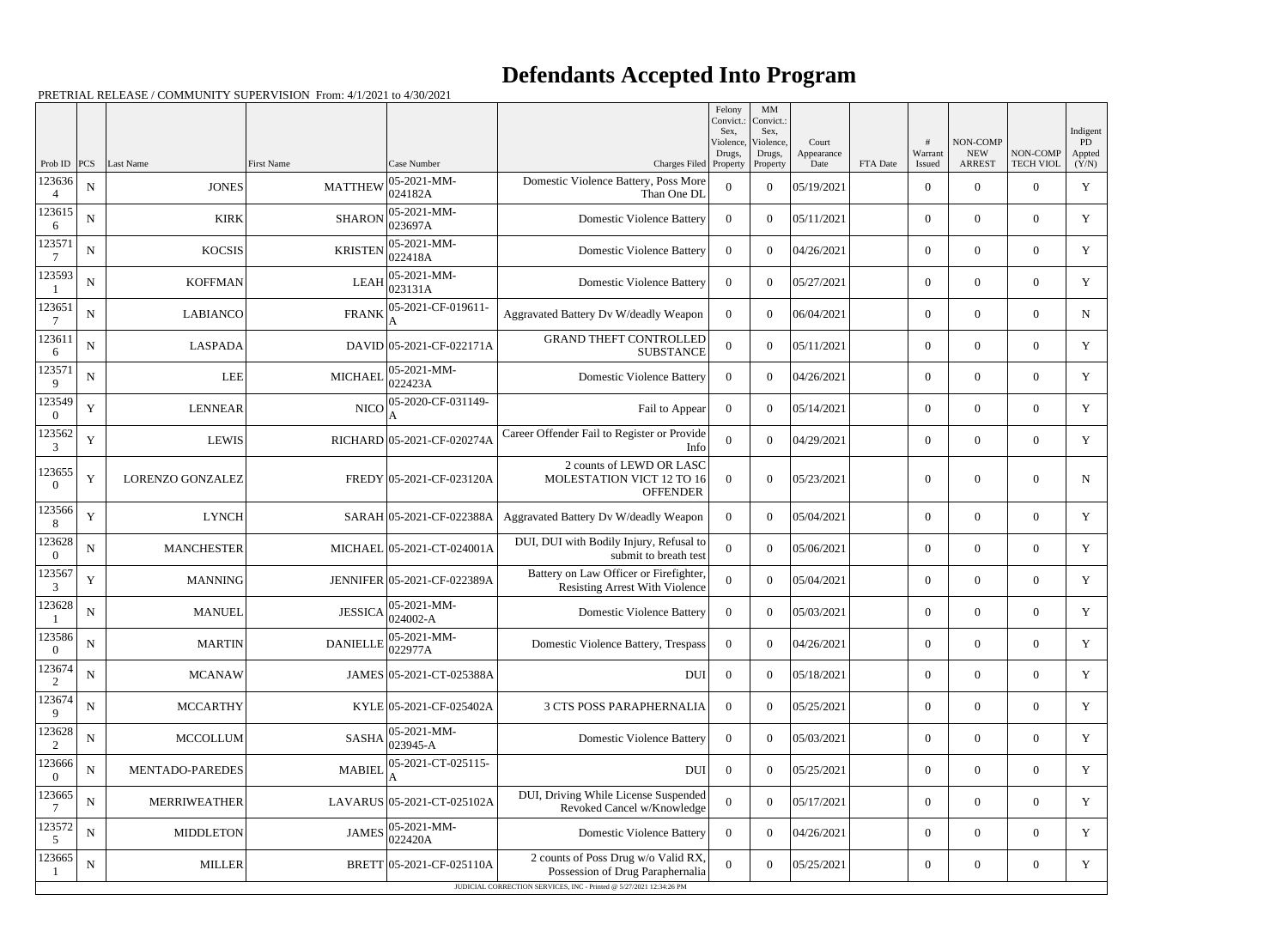|                           |             |                            |                   |                                           |                                                                                                                                                                                                                                                                                                                                   | Felony<br>Convict.:<br>Sex. | MM<br>Convict.:<br>Sex,    |                     |          |                          |                           |                                    | Indigent           |
|---------------------------|-------------|----------------------------|-------------------|-------------------------------------------|-----------------------------------------------------------------------------------------------------------------------------------------------------------------------------------------------------------------------------------------------------------------------------------------------------------------------------------|-----------------------------|----------------------------|---------------------|----------|--------------------------|---------------------------|------------------------------------|--------------------|
|                           |             |                            |                   |                                           |                                                                                                                                                                                                                                                                                                                                   | Violence,<br>Drugs,         | Violence,<br>Drugs,        | Court<br>Appearance |          | Warrant                  | NON-COMP<br><b>NEW</b>    | NON-COMP                           | PD<br>Appted       |
| Prob ID $ PCS $<br>123654 | ${\bf N}$   | Last Name<br><b>MISNER</b> | <b>First Name</b> | Case Number<br>STEPHEN 05-2021-CT-024878A | Charges Filed Property<br><b>DUI</b>                                                                                                                                                                                                                                                                                              | $\overline{0}$              | Property<br>$\overline{0}$ | Date<br>05/11/2021  | FTA Date | Issued<br>$\overline{0}$ | <b>ARREST</b><br>$\theta$ | <b>TECH VIOL</b><br>$\overline{0}$ | (Y/N)<br>${\bf N}$ |
| 123601                    |             |                            | <b>TONY</b>       | 05-2021-CT-023376-                        |                                                                                                                                                                                                                                                                                                                                   |                             |                            |                     |          |                          |                           |                                    |                    |
| 3<br>123551               | ${\bf N}$   | <b>MONTRONY</b>            |                   | 05-2021-MM-                               | <b>DUI</b>                                                                                                                                                                                                                                                                                                                        | $\overline{0}$              | $\theta$                   | 05/06/2021          |          | $\overline{0}$           | $\Omega$                  | $\overline{0}$                     | $\mathbf N$        |
|                           | ${\bf N}$   | <b>MOORE</b>               | <b>THERESA</b>    | 022019-A                                  | <b>Domestic Violence Battery</b>                                                                                                                                                                                                                                                                                                  | $\overline{0}$              | $\theta$                   | 04/20/2021          |          | $\theta$                 | $\theta$                  | $\overline{0}$                     | Y                  |
| 123572<br>$\Omega$        | ${\bf N}$   | <b>MORALES</b>             | <b>BAILEY</b>     | 05-2021-MM-<br>022417A                    | <b>Domestic Violence Battery</b>                                                                                                                                                                                                                                                                                                  | $\Omega$                    | $\theta$                   | 05/27/2021          |          | $\theta$                 | $\overline{0}$            | $\overline{0}$                     | Y                  |
| 123671                    | ${\bf N}$   | <b>MORROW</b>              |                   | ERIC 05-2021-CT-025235A                   | Driving While License Suspended Revoked<br>Cancel w/Knowledge                                                                                                                                                                                                                                                                     | $\theta$                    | $\theta$                   | 05/18/2021          |          | $\theta$                 | $\theta$                  | $\Omega$                           | Y                  |
| 123669<br>9               | $\mathbf N$ | <b>MYCZKOWSKI</b>          |                   | GRACE 05-2021-CT-025265A                  | <b>DUI</b>                                                                                                                                                                                                                                                                                                                        | $\overline{0}$              | $\theta$                   | 05/17/2021          |          | $\overline{0}$           | $\overline{0}$            | $\overline{0}$                     | $\mathbf N$        |
| 123620<br>9               | $\mathbf N$ | <b>MYERS</b>               | <b>JOSHUA</b>     | 05-2021-CF-023856-                        | <b>Domestic Violence Battery</b>                                                                                                                                                                                                                                                                                                  | $\overline{0}$              | $\theta$                   | 05/13/2021          |          | $\theta$                 | $\theta$                  | $\overline{0}$                     | Y                  |
| 123628<br>3               | $\mathbf N$ | <b>MZINGO</b>              |                   | TAMIKA 05-2021-CT-024007A                 | DUI, 2 counts of DUI with Damage to<br>Person or Property                                                                                                                                                                                                                                                                         | $\boldsymbol{0}$            | $\theta$                   | 05/03/2021          |          | $\theta$                 | $\overline{0}$            | $\overline{0}$                     | Y                  |
| 123600<br>8               | $\mathbf N$ | <b>OAKES</b>               | <b>CHARLENE</b>   | 05-2021-MM-<br>023354A                    | <b>Domestic Violence Battery</b>                                                                                                                                                                                                                                                                                                  | $\theta$                    | $\theta$                   | 04/26/2021          |          | $\overline{0}$           | $\theta$                  | $\Omega$                           | Y                  |
| 123594<br>9               | $\mathbf N$ | <b>ORTIZ</b>               | <b>TIMOTHY</b>    | 05-2021-MM-<br>023151A                    | <b>Domestic Violence Battery</b>                                                                                                                                                                                                                                                                                                  | $\Omega$                    | $\theta$                   | 05/03/2021          |          | $\overline{0}$           | $\overline{0}$            | $\overline{0}$                     | Y                  |
| 123562<br>$\overline{0}$  | $\mathbf Y$ | <b>PATTEN</b>              |                   | AMY 05-2021-CF-022361A                    | Poss Drug w/o Valid RX, Possession of<br>Drug Paraphernalia                                                                                                                                                                                                                                                                       | $\overline{0}$              | $\theta$                   | 04/29/2021          |          | $\theta$                 | $\theta$                  | $\overline{0}$                     | Y                  |
| 123679<br>6               | ${\bf N}$   | <b>PATTEN</b>              | <b>KRISTEN</b>    | 05-2021-CT-025580-                        | <b>DUI</b>                                                                                                                                                                                                                                                                                                                        | $\overline{0}$              | $\overline{0}$             | 05/17/2021          |          | $\theta$                 | $\overline{0}$            | $\overline{0}$                     | Y                  |
| 123556                    | $\mathbf N$ | <b>POYNTER</b>             | <b>SHELBY</b>     | 05-2021-MM-<br>022184A                    | <b>Domestic Violence Battery</b>                                                                                                                                                                                                                                                                                                  | $\overline{0}$              | $\Omega$                   | 04/26/2021          |          | $\overline{0}$           | $\Omega$                  | $\overline{0}$                     | Y                  |
| 123580                    | $\mathbf N$ | <b>RAINEY</b>              | <b>JANIYA</b>     | 05-2021-MM-<br>022791A                    | <b>Domestic Violence Battery</b>                                                                                                                                                                                                                                                                                                  | $\Omega$                    | $\theta$                   | 05/05/2021          |          | $\overline{0}$           | $\overline{0}$            | $\overline{0}$                     | Y                  |
| 123665<br>$8\,$           | ${\bf N}$   | <b>RICKS</b>               |                   | JOSHUA 05-2021-CF-025117A                 | Burglary Of Dwelling Or Occupied<br>Structure                                                                                                                                                                                                                                                                                     | $\boldsymbol{0}$            | $\overline{0}$             | 05/25/2021          |          | $\mathbf{0}$             | $\overline{0}$            | $\mathbf{0}$                       | Y                  |
| 123595                    | ${\bf N}$   | <b>RITSON</b>              |                   | JAMES 05-2020-CF-054377A                  | Possession of Methamphetamine-<br>Possession of MDMA                                                                                                                                                                                                                                                                              | $\boldsymbol{0}$            | $\boldsymbol{0}$           | 04/14/2021          |          | $\overline{0}$           | $\boldsymbol{0}$          | $\boldsymbol{0}$                   | Y                  |
| 123616<br>$\overline{4}$  | ${\bf N}$   | RODRIGUEZ-MENA             |                   | GABRIEL 05-2021-CF-023720A                | DUI, Poss Drug w/o Valid RX, Possession<br>of Drug Paraphernalia                                                                                                                                                                                                                                                                  | $\overline{0}$              | $\boldsymbol{0}$           | 05/13/2021          |          | $\overline{0}$           | $\overline{0}$            | $\overline{0}$                     | Y                  |
| 123562                    | Y           | <b>SAINT MACARY</b>        | <b>LOUIS</b>      | 05-2021-MM-<br>022326A                    | DUI, Possession of less than 20 grams of<br>Cannabis, Driving While License<br>Susp/Cancel/Rev -1st Offense                                                                                                                                                                                                                       | $\overline{0}$              | $\boldsymbol{0}$           | 04/29/2021          |          | $\overline{0}$           | $\boldsymbol{0}$          | $\boldsymbol{0}$                   | Y                  |
| 123655<br>5               | ${\bf N}$   | <b>SHIPLER</b>             | <b>ASHLEY</b>     | 05-2021-MM-<br>024894A                    | <b>Domestic Violence Battery</b>                                                                                                                                                                                                                                                                                                  | $\overline{0}$              | $\overline{0}$             | 05/13/2021          |          | $\overline{0}$           | $\overline{0}$            | $\overline{0}$                     | Y                  |
| 123605<br>$\overline{4}$  | ${\bf N}$   | <b>SMATHERS</b>            |                   | LEO 05-2021-CF-023400A                    | Driving While License Suspended Revoked<br>Cancel w/Knowledge, Reckless Driving,<br>Fleeing and Eluding Law Enforcement<br>Officer, Resisting Officer without<br>Violence, Possession of Controlled<br>Substance, DUI with Damage to Person or<br>Property<br>JUDICIAL CORRECTION SERVICES, INC - Printed @ 5/27/2021 12:34:26 PM | $\boldsymbol{0}$            | $\overline{0}$             | 05/11/2021          |          | $\boldsymbol{0}$         | $\boldsymbol{0}$          | $\boldsymbol{0}$                   | Y                  |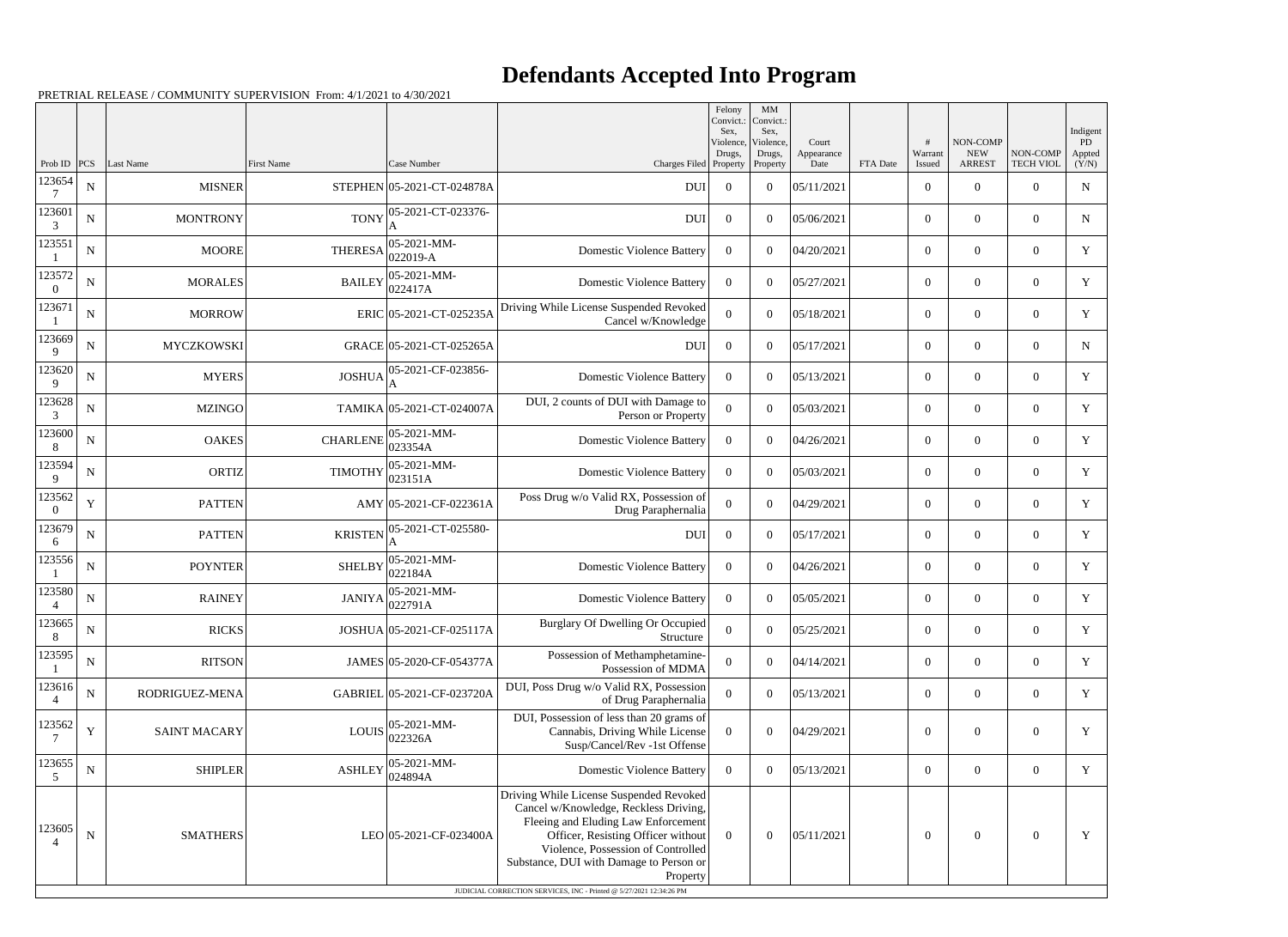|                          |             |                      |                |                              |                                                                                      | Felony<br>Convict.:<br>Sex. | MM<br>Convict.<br>Sex,          |                             |          |                   |                                         |                              | Indigent              |
|--------------------------|-------------|----------------------|----------------|------------------------------|--------------------------------------------------------------------------------------|-----------------------------|---------------------------------|-----------------------------|----------|-------------------|-----------------------------------------|------------------------------|-----------------------|
| Prob ID                  |             | <b>PCS</b> Last Name | First Name     | Case Number                  | Charges Filed Property                                                               | Violence,<br>Drugs,         | Violence,<br>Drugs,<br>Property | Court<br>Appearance<br>Date | FTA Date | Warrant<br>Issued | NON-COMP<br><b>NEW</b><br><b>ARREST</b> | NON-COMP<br><b>TECH VIOL</b> | PD<br>Appted<br>(Y/N) |
| 123591                   | ${\bf N}$   | <b>SMITH</b>         | <b>CASEY</b>   | 05-2020-MM-<br>054798A       | <b>Battery</b>                                                                       | $\overline{0}$              | $\theta$                        | 04/20/2021                  |          | $\overline{0}$    | $\overline{0}$                          | $\overline{0}$               | $\mathbf Y$           |
| 123570                   | Y           | <b>SMITH</b>         |                | KENNETH 05-2020-CF-017150A   | <b>2 CTS ROBBERY W/WEAPON</b>                                                        | $\Omega$                    | $\theta$                        | 05/14/2021                  |          | $\overline{0}$    | $\theta$                                | $\overline{0}$               | Y                     |
| 123570<br>5              | $\mathbf Y$ | <b>SMITH</b>         |                | KENNETH 05-2020-CF-017151A   | Kidnap Commit/Facilitate Comm Fel,<br>Robbery No F/A                                 | $\Omega$                    | $\theta$                        | 05/14/2021                  |          | $\overline{0}$    | $\overline{0}$                          | $\overline{0}$               | $\mathbf Y$           |
| 123570<br>6              | $\mathbf Y$ | <b>SMITH</b>         |                | KENNETH 05-2020-CF-017152A   | Robbery No F/A                                                                       | $\Omega$                    | $\theta$                        | 05/14/2021                  |          | $\overline{0}$    | $\overline{0}$                          | $\overline{0}$               | Y                     |
| 123589<br>6              | ${\bf N}$   | <b>SMITH</b>         |                | RALPH 05-2020-CT-052857A     | Fail to Appear                                                                       | $\overline{0}$              | $\theta$                        | 05/03/2021                  |          | $\overline{0}$    | $\theta$                                | $\overline{0}$               | Y                     |
| 123685                   | ${\bf N}$   | <b>SMITH</b>         |                | WINSTON 05-2021-CF-025774A   | Possession of Drug Paraphernalia                                                     | $\Omega$                    | $\theta$                        | 05/27/2021                  |          | $\overline{0}$    | $\overline{0}$                          | $\overline{0}$               | Y                     |
| 123630<br>9              | $\mathbf N$ | <b>SORG</b>          | <b>JAMES</b>   | 05-2021-MM-<br>024065A       | <b>Domestic Violence Battery</b>                                                     | $\overline{0}$              | $\theta$                        | 05/05/2021                  |          | $\overline{0}$    | $\overline{0}$                          | $\overline{0}$               | Y                     |
| 123679<br>$\Omega$       | ${\bf N}$   | <b>STAMPFLI</b>      |                | ERIC 05-2021-CT-025606A      | Reckless Driving, Reckless Driving<br>W/Prop Damage or Person Inj                    | $\Omega$                    | $\overline{0}$                  | 05/17/2021                  |          | $\overline{0}$    | $\overline{0}$                          | $\overline{0}$               | Y                     |
| 123685<br>5              | ${\bf N}$   | <b>STUBBS</b>        |                | JOHN 05-2021-CF-025781A      | Child Abuse Without Great Bodily Harm                                                | $\theta$                    | $\theta$                        | 05/27/2021                  |          | $\overline{0}$    | $\overline{0}$                          | $\overline{0}$               | $\mathbf Y$           |
| 123627                   | N           | <b>SUNDAY</b>        | <b>COLIN</b>   | 05-2021-MM-<br>024012A       | DUI, Driving while License Suspended or<br>Revoked, Possession of Drug Paraphernalia | 0                           | $\theta$                        | 05/27/2021                  |          | $\overline{0}$    | $\overline{0}$                          | $\overline{0}$               | Y                     |
| 123670<br>8              | ${\bf N}$   | <b>SWISHER</b>       | <b>JAMES</b>   | 05-2021-CT-021343-<br>А      | Driving while License Suspended or<br>Revoked                                        | $\Omega$                    | $\theta$                        | 05/28/2021                  |          | $\overline{0}$    | $\overline{0}$                          | $\overline{0}$               | Y                     |
| 123571<br>8              | ${\bf N}$   | <b>TARO</b>          | <b>KRISTY</b>  | 05-2021-MM-<br>$ 022430 - A$ | <b>Domestic Violence Battery</b>                                                     | $\Omega$                    | $\theta$                        | 04/26/2021                  |          | $\overline{0}$    | $\boldsymbol{0}$                        | $\overline{0}$               | Y                     |
| 123665<br>2              | ${\bf N}$   | <b>TATE</b>          |                | ALLEN 05-2021-CF-025108A     | 2 counts of Poss Drug w/o Valid RX,<br>Possession of Drug Paraphernalia              | $\Omega$                    | $\theta$                        | 05/25/2021                  |          | $\overline{0}$    | $\overline{0}$                          | $\overline{0}$               | Y                     |
| 123616<br>6              | $\mathbf Y$ | <b>TATE</b>          |                | JAMIE 05-2021-CF-018155A     | Cruelty to Animals                                                                   | $\overline{0}$              | $\theta$                        | 04/27/2021                  |          | $\overline{0}$    | $\overline{0}$                          | $\overline{0}$               | Y                     |
| 123573<br>$\overline{4}$ | ${\bf N}$   | <b>TENNISON</b>      |                |                              | <b>DUI</b>                                                                           | $\overline{0}$              | $\overline{0}$                  | 05/11/2021                  |          | $\boldsymbol{0}$  | $\boldsymbol{0}$                        | $\overline{0}$               | N                     |
| 123633<br>2              | ${\bf N}$   | <b>THOMAS</b>        | <b>JATERRA</b> | 05-2021-MM-<br>024172A       | <b>Domestic Assault</b>                                                              | $\bf{0}$                    | $\overline{0}$                  | 05/03/2021                  |          | $\boldsymbol{0}$  | $\boldsymbol{0}$                        | $\boldsymbol{0}$             | Y                     |
| 123635<br>8              | ${\bf N}$   | <b>THOMPSON</b>      | <b>TAYLOR</b>  | 05-2021-MM-<br>024174A       | <b>Domestic Violence Battery</b>                                                     | $\overline{0}$              | $\overline{0}$                  | 05/27/2021                  |          | $\boldsymbol{0}$  | $\overline{0}$                          | $\overline{0}$               | Y                     |
| 123580<br>8              | ${\bf N}$   | <b>TORRES</b>        | <b>JASON</b>   | 05-2021-MM-<br>022790A       | Disorderly Conduct                                                                   | $\overline{0}$              | $\overline{0}$                  | 05/05/2021                  |          | $\overline{0}$    | $\mathbf{0}$                            | $\overline{0}$               | Y                     |
| 123674                   | ${\bf N}$   | <b>TSOUCHLOS</b>     |                | BRANDY 05-2021-CT-025414A    | DUI, Leaving the Scene of an Accident<br>with Prop Damage                            | $\overline{0}$              | $\overline{0}$                  | 05/18/2021                  |          | $\overline{0}$    | $\overline{0}$                          | $\overline{0}$               | Y                     |
| 123621                   | ${\bf N}$   | <b>TUCKER</b>        | EDWARD         | 05-2021-MM-<br>$ 023803-A$   | <b>Domestic Violence Battery</b>                                                     | $\overline{0}$              | $\overline{0}$                  | 05/11/2021                  |          | $\overline{0}$    | $\boldsymbol{0}$                        | $\boldsymbol{0}$             | Y                     |
| 123655<br>6              | ${\bf N}$   | <b>TURIN</b>         | <b>MELCHIE</b> | 05-2021-MM-<br>024893A       | <b>Domestic Violence Battery</b>                                                     | $\overline{0}$              | $\overline{0}$                  | 05/27/2021                  |          | $\boldsymbol{0}$  | $\overline{0}$                          | $\overline{0}$               | Y                     |
| 123662<br>5              | ${\bf N}$   | <b>VALENCIA</b>      | <b>DEVON</b>   | 05-2021-CT-025103-           | <b>DUI</b>                                                                           | $\overline{0}$              | $\overline{0}$                  | 05/24/2021                  |          | $\overline{0}$    | $\overline{0}$                          | $\boldsymbol{0}$             | $\mathbf N$           |
| 123593<br>3              | ${\bf N}$   | <b>WATERS</b>        | <b>KARISMA</b> | 05-2021-MM-<br>023149A       | <b>Domestic Violence Battery</b>                                                     | $\overline{0}$              | $\overline{0}$                  | 05/05/2021                  |          | $\boldsymbol{0}$  |                                         | $\boldsymbol{0}$             | Y                     |
|                          |             |                      |                |                              | JUDICIAL CORRECTION SERVICES, INC - Printed @ 5/27/2021 12:34:26 PM                  |                             |                                 |                             |          |                   |                                         |                              |                       |